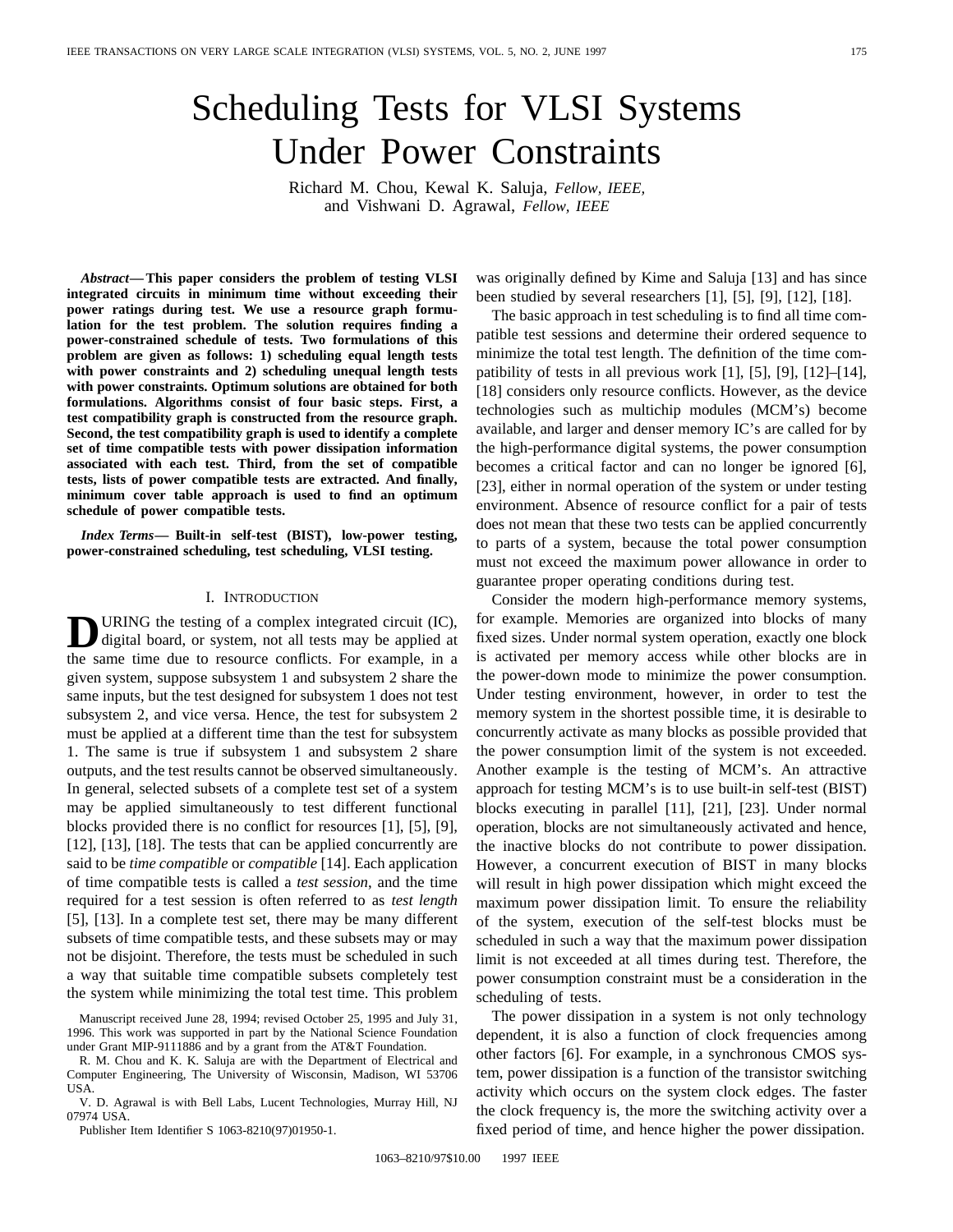

Fig. 1. Resource graph of an example system.

There are several ways in which the power consumption requirements can be satisfied under testing environment. First, clock(s) can be slowed down to reduce the average dynamic power dissipation. However, in order to minimize the total test time, it is desirable to test the system at the highest possible frequency, which renders this method ineffective. Second, the tests can be executed in sequential order such that no two tests are overlapped in time. This method makes the test scheduling problem trivial by excluding the possibilities of exploring parallelism in applying the tests. Again, this method defeats the purpose of minimizing the total test time. These methods are two extremes in the attempt to reduce the power dissipation during the test application at the expense of the total test time. With the clock running at the highest possible frequency, instead of maximizing test parallelism, a better way of scheduling the tests would be to minimize the total test time while satisfying the power constraints. Such considerations have motivated the research discussed in this paper. Note that the method developed in this paper is not only limited to memory testing or BIST environment. It is also applicable to other scenario as well. We formulate the problem with power constraints added to the test scheduling consideration and provide algorithmic solutions.

## II. BACKGROUND AND PRELIMINARIES

A digital system can be viewed as a collection of interconnected blocks, each consisting of combinational components and storage registers. A test model for such a system consists of combinational blocks  $C_i$  and register blocks  $R_i$ , which are jointly called *resources*, for a test  $t_i$ . The test problem can be modeled as a bipartite resource graph, hereafter referred to as a resource graph. As shown in Fig. 1, such a graph has been used before [5], [13]. Here, the each test  $t_i$  is a sequence of test vectors that can thoroughly test the block  $C_i$ . In Fig. 1, the nodes at the top together form a complete set of tests, and the bottom nodes depict the resource set. An edge connecting a top node and a bottom node pairs a test with one of the resources that the test requires.

The resource graph completely describes the covering relationship of the tests and the circuit blocks. In addition, it also contains the information about resource conflicts. For example, in Fig. 1, tests  $t_3$  and  $t_6$  both use resource  $R_h$ . This means  $t_3$ and  $t<sub>6</sub>$  cannot be executed at the same time. In other words, these two tests are incompatible in time. Only the tests without a resource conflict can be executed concurrently and hence are compatible in time.



Fig. 2. Test compatibility graph (TCG) of the example system.

From the resource graph, it is possible to obtain the set of all time compatible tests by deriving a *test compatibility graph* (TCG) [5], [13] as shown in Fig. 2. The nodes in the TCG form the complete test set. The edges between the nodes depict the time compatibility of the connecting nodes. For example, in Fig. 2 tests  $t_1$ ,  $t_3$ , and  $t_5$  can be executed concurrently because they are time compatible with each other.

With the TCG based on resource constraints, the test scheduling can be performed by first, finding the *cliques* [10], which are the maximal complete subgraphs of a graph, in the TCG, and then choosing a subset of the cliques according to a cost function as the solution. All nodes in the same clique can be executed concurrently since they are time compatible. Thus, the scheduling problem reduces to that of finding a minimum set of cliques such that all tests are covered. This will give the optimal solution in terms of test time [5], [13]. Alternatively, this problem can also be formulated as a graph coloring problem [5].

When power consumption is also considered in the scheduling of tests, the clique solution is not sufficient. The nodes, or equivalently the tests, in the same clique are time compatible only with respect to the resource constraints. They may not be compatible from the power consumption point of view as executing all tests in the same clique might exceed the maximum power limit imposed by the technology. In such a case, they must not be scheduled in the same test session. For example, consider the clique  $GI = \{t_1, t_3, t_5\}$  in Fig. 2. Assume that  $t_1$  requires two units of power,  $t_3$  requires one unit of power,  $t_5$  requires two units of power, and the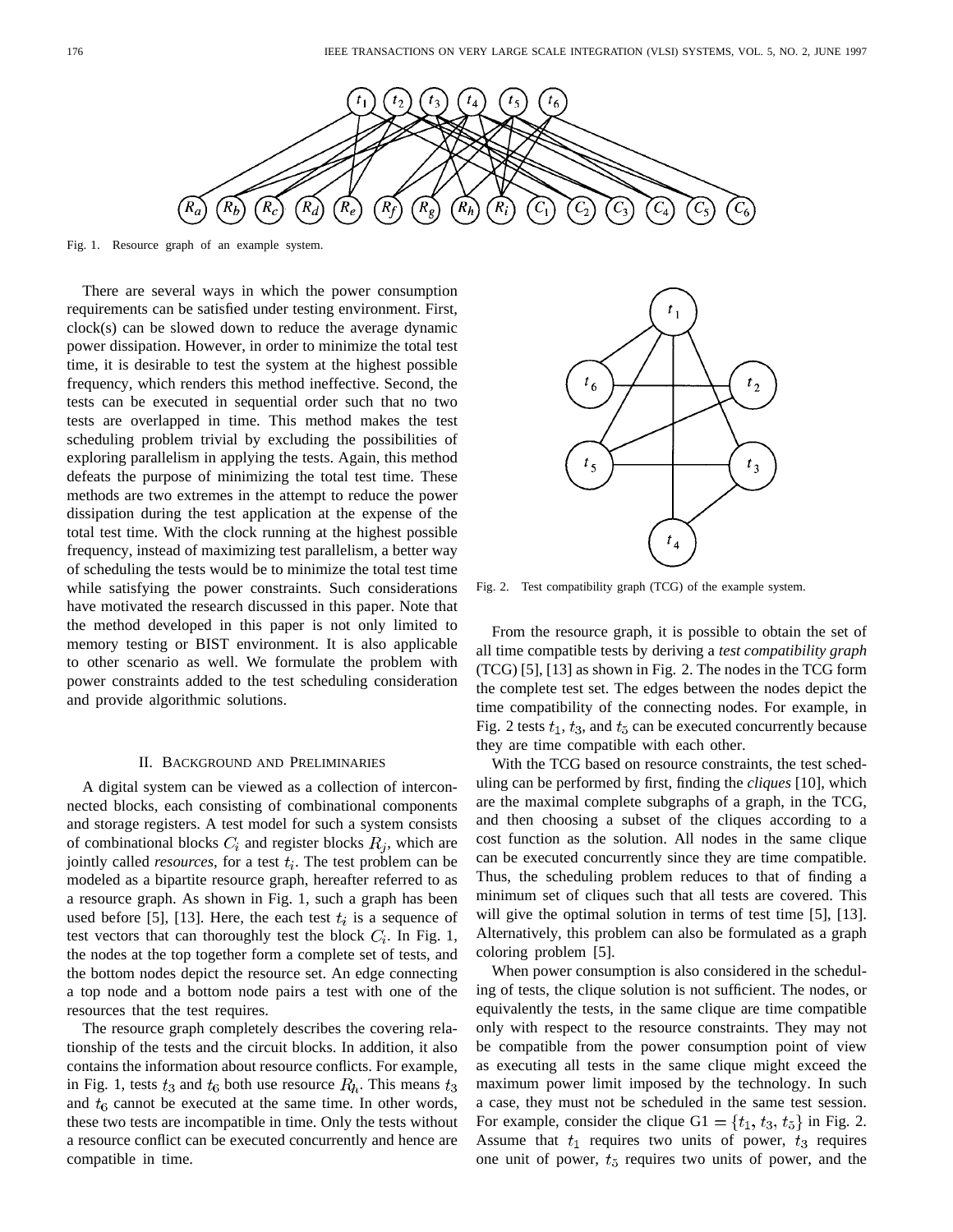

Fig. 3. Power dissipation as a function of time.

maximum power consumption rating of the device is four units. From the resource conflict point of view, all three tests may be executed at the same time. However, executing all three tests concurrently requires five units of power, which exceeds the maximum power limit. Obviously, these three tests must not be scheduled for concurrent execution. This fact and informal statements of results appear in a preliminary version of this paper [4].

# III. PROBLEM FORMULATION

Throughout this paper, the term *test length* will be used as a measure of the real time required to perform the test. Therefore, the terms *test length* and *test time* are used interchangeably. Assume T, which consists of tests  $t_i$ ,  $i \in$  $\{1, 2, \dots, n\}$ , forms a complete set of tests (hereafter, also called "test"), for the device under test. Each test  $t_i$  consists of a sequence of test vectors to be applied to the device. A test session  $s$  is a subset of  $T$  such that all tests in  $s$  can be applied concurrently.

# *Notation:*

- test  $i, i \in \{1, 2, \dots, n\}, t_i \in T;$  $t_i$
- test length of  $t_i, i \in \{1, 2, \dots, n\};$  $\ell(t_i)$
- $P(t_i)$  max power dissipated when test  $t_i$  alone is applied to the device;
- test session  $j, j \in \{1, 2, \dots, m\}, s_j \subseteq T;$
- $\ell(s_i)$ time required for all test vectors in  $s_i$  to be completed = Maximum  $\{\ell(t_i)|t_i \in s_j\};$

 $P_{\text{max}}$  maximum power dissipation allowance of the device.

The power dissipation considered in this work includes both the static and the dynamic power dissipations. Clearly, power dissipation in a circuit or subcircuit is a function of time. Normally, power dissipation at any given time in a circuit depends on the circuit activity. In the case of a CMOS circuit, it is a function of the switching activity for each input applied to the circuit. In testing environment, the power dissipation varies as each test vector is applied to the circuit.

The instantaneous power,  $p(\tau)$ , is the power dissipation at any time instant  $\tau$ , i.e.,  $p(\tau) = v(\tau) \times i(\tau)$  where  $v(\tau)$  and  $i(\tau)$  are the instantaneous voltage and current in the circuit. Both voltage and current are functions of time. However, in general, the voltage supplied to the circuit does not vary, i.e.,  $v(\tau) = Vdd$ . Therefore, the current waveform will determine the variation of power dissipation. This power dissipation as a function of time may be obtained either from simulation or from a direct measurement carried out on the hardware components. An example of power dissipation waveforms, or equivalently the current waveforms, for a short period of time for tests  $t_i$  and  $t_j$  are shown in Fig. 3 [3], [8], [22].

To simplify the analysis, the definition of the power dissipation,  $P(t_i)$ , for a test  $t_i$ , which consists of a sequence of test vectors applied over time, is assigned a fixed value for the test  $t_i$ . Let  $p_i(\tau)$  and  $p_j(\tau)$  be the instantaneous power dissipation of two compatible tests  $t_i$  and  $t_j$ , respectively, and  $P(t_i)$  and  $P(t_j)$  be the corresponding maximum power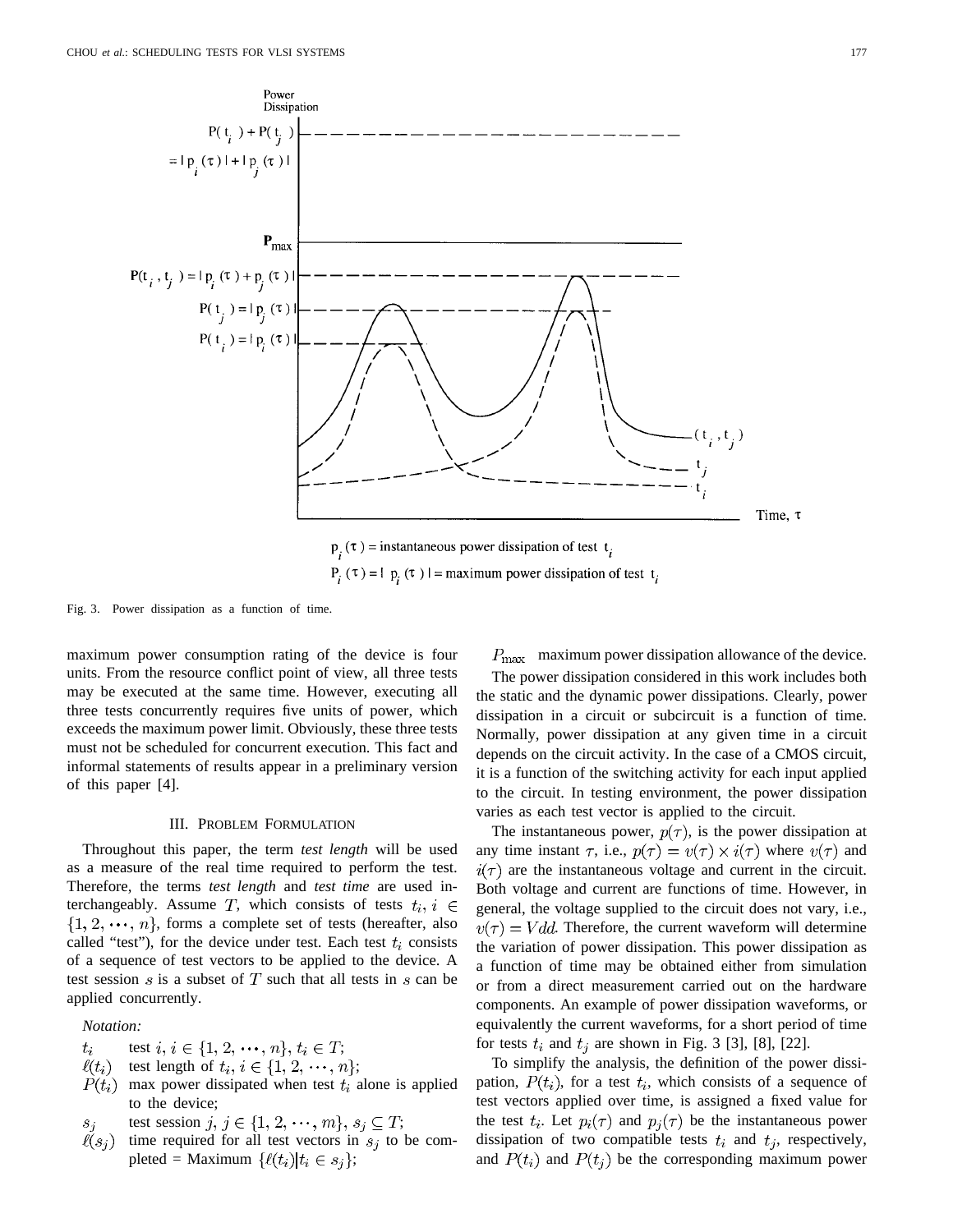dissipation as shown in Fig. 3. Ideally, if  $p_i(\tau) + p_i(\tau)$ , which is the sum of the instantaneous powers of tests  $t_i$  and  $t_j$ , does not exceed the maximum power dissipation limit,  $P_{\text{max}}$ , then  $t_i$  and  $t_j$  can be scheduled in the same test session. However, in reality the instantaneous power for each test vector is hard to obtain since it depends, e.g., in a CMOS circuit, on the number of zero-to-one and one-to-zero transitions, which in turn could be dependent on the order of execution of test vectors. Consequently, different test schedules will result in different instantaneous power dissipation profiles for the same test. To simplify the analysis, we assign a fixed value  $P(t_i)$  to all test vectors in  $t_i$  such that at any time instant when the test  $t_i$  is in progress the power dissipation is no more than  $P(t_i)$ .

There are two ways  $P(t_i)$  can be assigned. First,  $P(t_i)$  could have been defined as the average power dissipation over all test vectors in  $t_i$ . This definition might be overly optimistic in the analysis of power dissipation when many test vectors are applied simultaneously since the average value cannot reflect the instantaneous power dissipation of each test vector. Hence, it might lead to an undesirable test schedule which exceeds the power dissipation allowance of the device at some time instants.

Second,  $P(t_i)$  can be defined as the maximum power dissipation over all test vectors in  $t_i$ . This is the upper bound power dissipation in  $t_i$ . This definition is pessimistic since it disallows two tests  $t_i$  and  $t_j$  whose peak powers occur at different time instants from being scheduled in the same test session as shown in Fig. 3. However, the test schedule obtained with this definition guarantees the maximum power dissipation allowance of the device to be observed at all time instants. In the test environment, the difference between the average and the maximum power dissipation for each test is often small since the objective is to maximize the circuit activity so that the circuit can be thoroughly tested in the shortest possible time. Therefore, it is reasonable to define  $P(t_i)$  to be the maximum power dissipation over all test vectors in  $t_i$ . Hence, in the subsequent analysis,  $P(t_i)$  is assumed to be the maximum power dissipation of test  $t_i$ . Note that the statement of the problem and the constraints given below are independent of the method of assigning values to  $P(t_i)$  for a test  $t_i$ .

With this definition of  $P(t_i)$ , the power dissipation  $P(s_i)$ for a test session  $s_i$  can be defined as follows:

$$
P(s_j) = \sum_{t_i \in s_j} P(t_i).
$$

Therefore, the power constraint in test scheduling can be defined as follows:

$$
P(s_j) \le P_{\text{max}} \qquad \forall j. \tag{3.1}
$$

This inequality assures that the total power dissipation due to simultaneous application of all test vectors in test session  $s_i$  does not exceed the total device power allowance  $P_{\text{max}}$ provided that  $P(t_i) \leq P_{\text{max}}$  for all  $i \in \{1, 2, \dots, n\}.$ 

*1) Test Scheduling Problem:* Minimize  $(\sum \ell(s_i), j \in$  $\{1, 2, \dots, m\}$  under the power constraint (3.1) such that every test  $t_i, i \in \{1, 2, \dots, n\}$  is executed at least once.



Fig. 4. TCG for power-constrained and equal test length scheduling.

The optimum solution to this test scheduling problem minimizes the total test length such that the device is completely tested under power constraints. Tests can be divided into two categories: 1) tests with equal length and 2) tests with unequal lengths [5], [13]. With test length and the power dissipation as the two variables to be simultaneously considered in minimization, four cases exist. From the simplest to the most general, these cases are: 1) equal power dissipation, equal test length, 2) unequal power dissipation, equal test length, 3) equal power dissipation, unequal test length, and 4) unequal power dissipation, unequal test length. In the equal test length cases, the test length for each test is assumed to be identical, i.e.,  $\ell(t_i) = L = constant, \forall i$ . Since we use the formulation in which the total power consumed during concurrent execution of tests is equal to the sum of powers consumed by individual tests, the solutions to the above four cases can be considered by grouping cases 1 and 2 together, and by grouping cases 3 and 4 together. This grouping forms two general classes: a) the scheduling of equal length tests with power constraints and b) the scheduling of unequal length tests with power constraints. We now discuss solutions to these two problems. We must point out that case a) is a special case of b), in which all test lengths are set to the same constant  $L$ . Therefore, the solution to case a is simpler to construct. An understanding of this simpler scheduling approach will help the reader understand the more complex algorithm presented in Section V.

# IV. SCHEDULING EQUAL LENGTH TESTS WITH POWER CONSTRAINTS

For the example system whose resource graph is shown in Fig. 1, we construct the corresponding TCG. The powerconstrained TCG is shown in Fig. 4. In this TCG, which is topologically similar to Fig. 2, an ordered pair  $(P(t_i), \ell(t_i))$ is associated with each node  $t_i$ . The first element  $P(t_i)$  is the power requirement for executing the test  $t_i$  as defined in the previous section, and the second element  $\ell(t_i)$  is the corresponding test length.  $P_{\text{max}}$ , the maximum power consumption allowed by technology, is assumed to be four units in this example.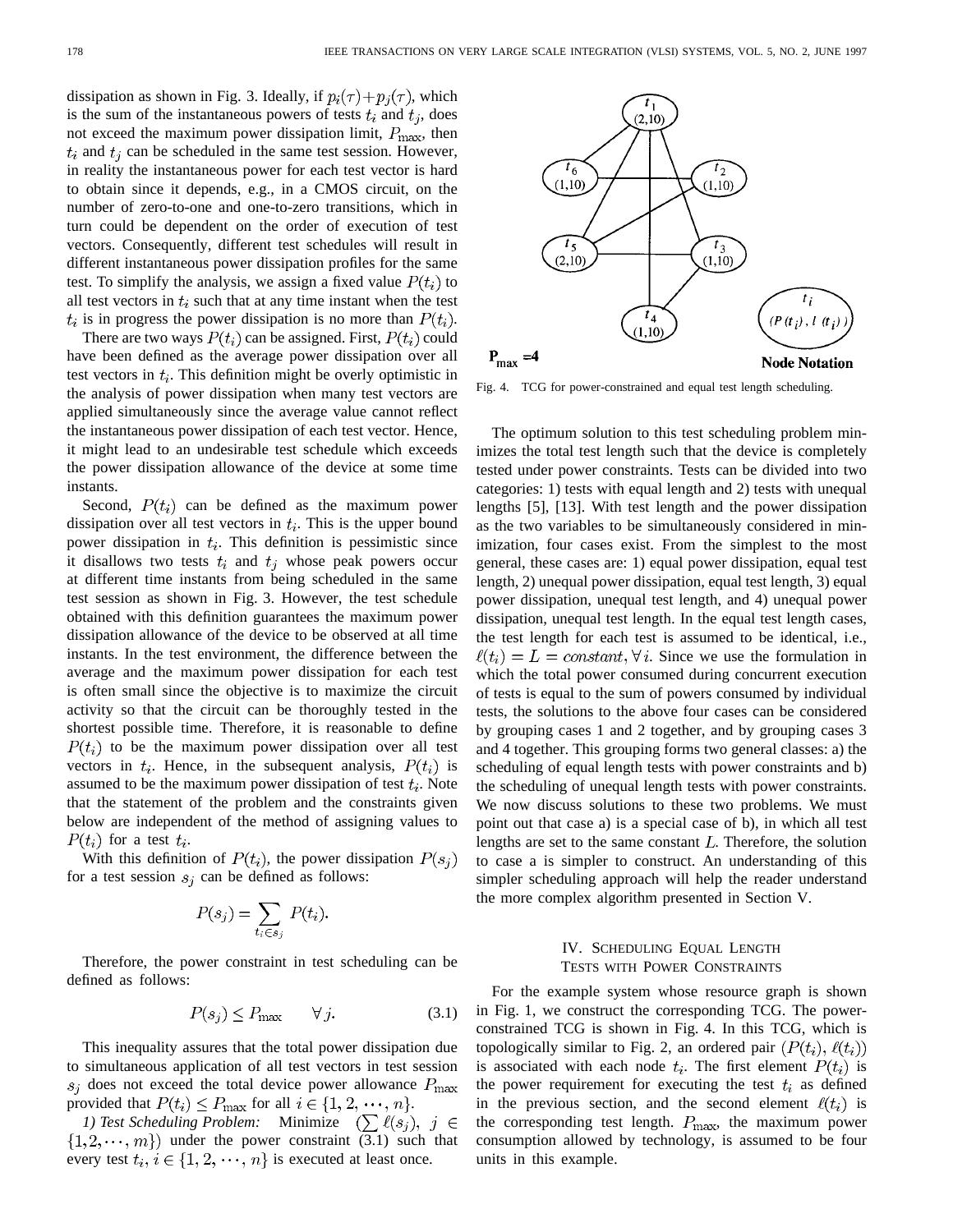Since all test lengths are equal (unequal test length are considered in the next section), the objective is to find a powerconstrained test schedule that covers every test in at least one test session such that the total time required for testing is minimum. The solution is obtained in two steps: 1) identify the solution space, and 2) search the solution space for an optimum solution. To identify the solution space, we require the following definitions.

*Definition 1:* A *power compatible set* (PCS) is a set of tests that can be executed concurrently, i.e., they are time compatible and still satisfy the power constraints given by relation (3.1). The execution of the tests in the PCS is equivalent to a test session as defined before.

In Fig. 4,  $\{t_1, t_5\}$ ,  $\{t_1, t_3\}$ ,  $\{t_2, t_6\}$ ,  $\{t_1\}$ , and  $\{t_3\}$  are the power compatible sets. Note that the definition of the power compatible set does not guarantee that the sets are disjoint. Overlaps are possible. In addition, one set can also be completely contained in another set. For example,  $\{t_1\}$ is completely contained in  $\{t_1, t_5\}$ . The time compatibility requirement of tests in a PCS implies that the PCS's must be obtained from the cliques of the TCG. Each PCS represents a test session to be considered in test scheduling. The scheduling algorithm just selects the test sessions in an optimal way such that the total execution time is minimum. Therefore, the solution space for the scheduling algorithm is spanned by all test sessions, or equivalently, all PCS's extracted from all cliques of the TCG. However, if all PCS's so generated are considered by the scheduling algorithm, it is equivalent to an exhaustive search. Fortunately, it is possible to deal with a smaller set of the PCS's which still covers the solution space.

*Definition 2:* A *maximum PCS* is a PCS to which no compatible test can be added without exceeding the maximum power consumption limit. Thus, no maximum PCS can be completely covered by any other PCS.

In the TCG of Fig. 4, the PCS's generated from clique  $G1 = \{t_1, t_3, t_5\}$  are  $\{t_1, t_3\}$ ,  $\{t_1, t_5\}$ ,  $\{t_3, t_5\}$ ,  $\{t_1\}$ ,  $\{t_3\}$ , and  $\{t_5\}$ , when the maximum allowable power is 4. However, the maximum PCS's are  $\{t_1, t_3\}$ ,  $\{t_1, t_5\}$ , and  $\{t_3, t_5\}$ .

The set of maximum PCS's (test sessions) generated from all cliques of the TCG forms the minimum solution space for the test scheduling problem under power constraints. If one of the maximum PCS's is selected for inclusion in the final schedule, then all subsets of that maximum PCS are automatically covered and, hence, the completeness of the solution is justified. Next, in the search step, we find a set with the smallest number of the maximum PCS's that covers all tests.

Note that in this case, all tests have the same length. Consequently, the execution time of any test session is a constant. Furthermore, each maximum PCS in the solution space can be conceptually viewed as a prime implicant of a logic function. Thus, any covering table minimization technique, as is normally used to minimize the number of prime implicants of a logic function [2], [7], [16], will minimize the number of maximum PCS's required, and hence, minimize the number of test sessions. Since each test session executes in constant time, the total test time is also minimized. In forming the maximum PCS's from the cliques of TCG, power Procedure PCELTSA ()

Obtain the test compatibility graph (TCG) from the resource graph;  $\left\{ \right.$ 

Obtain all cliques of the TCG;

For each clique

Obtain the maximum power compatible set (PCS) of tests;

Apply covering table procedures to the maximum PCSs;

Return (the minimum cost cover);  $//$  The optimum test schedule.

3

Fig. 5. Power-constrained equal length test scheduling algorithm.

constraints are considered. It is not necessary to distinguish the cases of equal and unequal power consumption by each block since the equal power consumption case is just a special case of the unequal consumption case. Hence, both cases can be solved using the same scheduling algorithm. The scheduling algorithm that provides an optimal solution is shown in Fig. 5.

For the example of Fig. 4, the steps of the scheduling algorithm of Fig. 5 are as follows.

- 1) The TCG is given in Fig. 4.
- 2) All possible cliques of the TCG are

$$
G1 = \{t_1, t_3, t_5\}
$$
  
\n
$$
G2 = \{t_1, t_3, t_4\}
$$
  
\n
$$
G3 = \{t_1, t_6\}
$$
  
\n
$$
G4 = \{t_2, t_5\}
$$
  
\n
$$
G5 = \{t_2, t_6\}.
$$

3) All possible maximum PCS's ( $P_{\text{max}} = 4$ ) are

| $\{t_1, t_3\}, \{t_1, t_5\}, \{t_3, t_5\}$ | obtained from G1 |
|--------------------------------------------|------------------|
| $\{t_1, t_3, t_4\}$                        | obtained from G2 |
| $\{t_1, t_6\}$                             | obtained from G3 |
| $\{t_2, t_5\}$                             | obtained from G4 |
| $\{t_2, t_6\}$                             | obtained from G5 |

 $\{t_1, t_3\}$  is not a maximum PCS since it is contained in  $\{t_1, t_3, t_4\}$ , and hence, it is excluded from the set of maximum PCS's.

4) Use of the covering table minimization procedure is shown in Table I. In this table, each "x" indicates the cover of a test by a maximum PCS. The covering table minimization procedure results into the following optimum schedule:

| $\{t_1, t_3, t_4\}$ | Test session length required $=10$ |
|---------------------|------------------------------------|
| $\{t_2, t_5\}$      | Test session length required $=10$ |
| $\{t_2, t_6\}$      | Test session length required $=10$ |
|                     | Total test length required $=$ 30. |

It can be easily verified that the solution obtained is indeed an optimal schedule.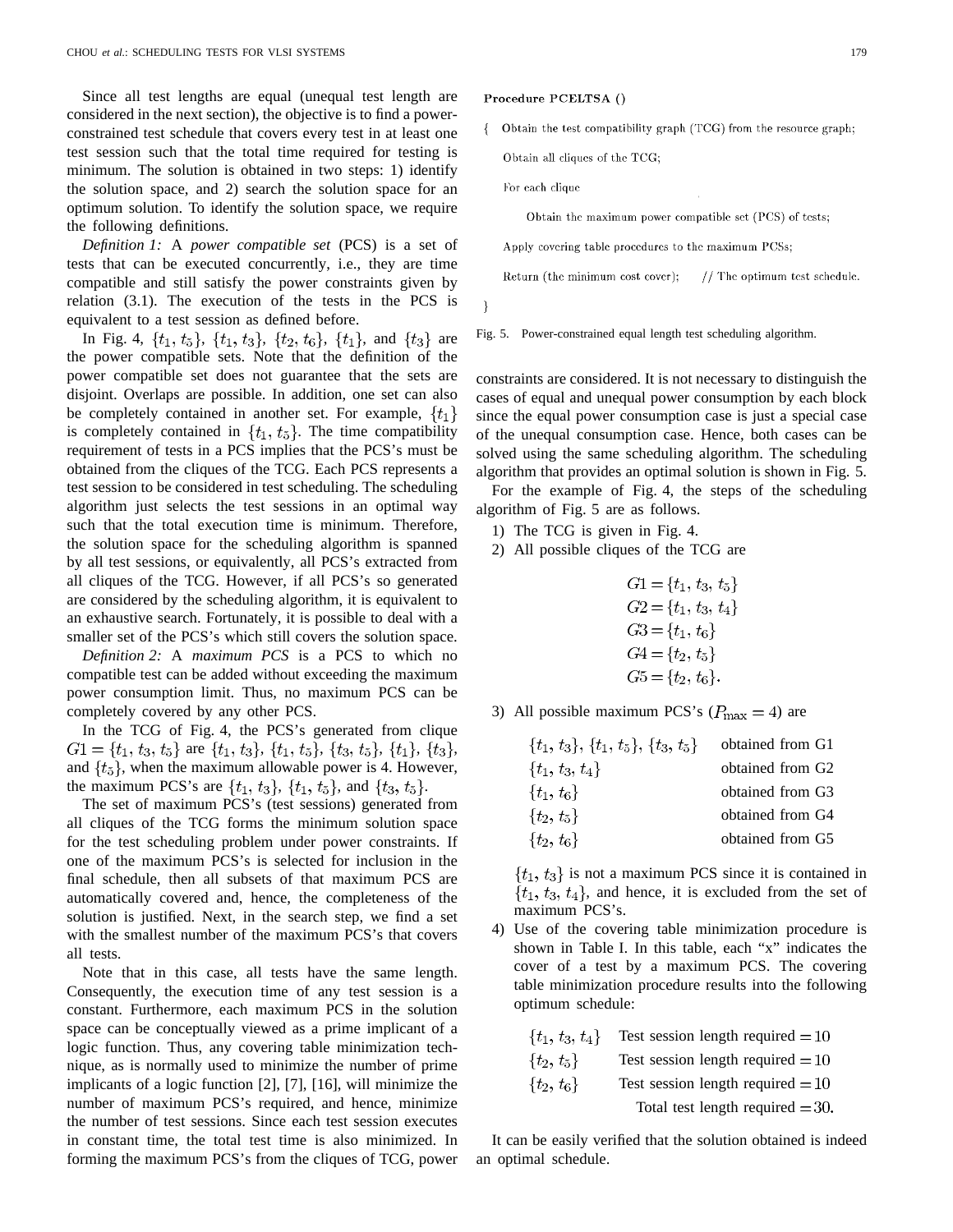|                                           |                                                                                                               | TABLE I |  |  |
|-------------------------------------------|---------------------------------------------------------------------------------------------------------------|---------|--|--|
| Covering Table for Equal Test Length Case |                                                                                                               |         |  |  |
|                                           |                                                                                                               |         |  |  |
|                                           | May $PCS_c \parallel t_c \parallel t_c \parallel t_c \parallel t_c \parallel t_c \parallel t_c \parallel t_c$ |         |  |  |

| Max. PCSs           | $t_1$    | $t_2$ | $t_3$ | $t_4$ | $t_{5}$  | $t_6$   |
|---------------------|----------|-------|-------|-------|----------|---------|
| $\{t_{1}, t_{5}\}$  | X        |       |       |       | X        |         |
| $\{t_3, t_5\}$      |          |       | X     |       | X        |         |
| $\{t_1, t_3, t_4\}$ | $\bf{X}$ |       | X     | X     |          |         |
| $\{t_1,t_6\}$       | $\bf{X}$ |       |       |       |          | $\bf x$ |
| $\{t_2, t_5\}$      |          | X     |       |       | $\bf{X}$ |         |
| $\{t_{2},t_{6}\}$   |          | X     |       |       |          | X       |

# V. SCHEDULING UNEQUAL LENGTH TESTS WITH POWER CONSTRAINTS

In general, tests for various blocks of a system can have different lengths. If two blocks with different test lengths are tested concurrently, then testing of one block will complete before the other block is fully tested. We assume that all tests scheduled in one session for concurrent execution are fully executed before tests from the next sessions can be scheduled. Even though some tests in a session may finish earlier, releasing resources, no new tests from the next session can be initiated until all tests of the current session are finished. One way to achieve this may be to let the completed test continue, and thus apply some redundant tests. A practical reason for this restriction is that interruption of a session to initiate new tests can increase the complexity of the test controller which will add hardware overhead. To examine this assumption further, let us consider an example system with multiple BIST blocks. Suppose, results of BIST are held in signature registers, and all pattern generators and signature registers form a single scan chain. The same scan chain is used to initialize pattern generators and to read out signatures. Also, all scan flip-flops are controlled by a common scan mode signal. For testing such a system the following procedure is used: 1) scan in the initialization pattern, 2) apply one or more system clocks, and 3) scan out results. Consider a system with three BIST blocks. The three BIST tests  $t_1$ ,  $t_2$ , and  $t_3$  have lengths  $\ell(t_1) = 5$ ,  $\ell(t_2) = 10$ , and  $\ell(t_3) = 8$ . Further, the compatible test sets are  $\{t_1, t_2\}$  and  $\{t_2, t_3\}$  and tests  $t_1$  and  $t_3$  are incompatible because they share a signature register. If  $t_1$  and  $t_2$  are scheduled in one session, after five units of time,  $t_1$  will complete while  $t_2$  is still running. One may argue that  $t_3$  can be initiated such that  $t_2$  and  $t_3$  will run concurrently for the next five units of time. The difficulty arises because of the common scan mode signal. The signature of  $t_1$  must be scanned out before the register can be used by  $t_3$ . However, a scan out will interrupt  $t_2$ . In principle, a scan out is possible if the state of the  $t_2$  signature was saved and restored. Clearly, an implementation will require a complex test control strategy. The scenario described in this example is somewhat similar to the testing strategy used in the chip ASIC Z [23].

The algorithm of the previous section cannot provide an optimum schedule for the unequal test length case. Consider



Fig. 6. TCG for power-constrained and unequal test length scheduling.

the example given in Fig. 6. This is the same system under test as before, except that the test length of each node is different. A schedule obtained for this example using the algorithm for the equal test length case is given below.

Test schedule using the equal test length algorithm:

 $\{t_1, t_3, t_4\}$ Test session length required  $=100$  $\{t_2, t_5\}$ Test session length required  $=10$  $\{t_2, t_6\}$ Test session length required  $=100$ Total test length required  $=$  210.

However, this is not an optimal solution because a better solution exists and is as follows:

> $\{t_3, t_4\}$ Test session length required  $=10$ Test session length required  $=10$  $\{t_2, t_5\}$  $\{t_1, t_6\}$ Test session length required  $= 100$

Total test length required  $=$  120.

The algorithm fails because one of the solutions, namely  $\{t_3, t_4\}$ , lies outside the solution space. Therefore, for the unequal length test case, the solution space must be enlarged. This can be done by expanding the maximum PCS's obtained in the equal length test case. However, if all possible combinations of tests are considered, the size of the solution space will become unnecessarily large. In fact a smaller solution space exists and can be obtained by considering only a subset of test combinations. Let us define the following terms.

*Definition 3:* A *power compatible list (PCL)*  $H$  is a PCS such that the elements in  $H$  are arranged according to the descending order of lengths of the tests in the PCS.

For example, the PCL for a PCS =  $\{t_4, t_3, t_1\}$  is  $H =$  $(t_1, t_3, t_4)$ , since  $\ell(t_1) \geq \ell(t_3) \geq \ell(t_4)$ .

*Definition 4:* A *derived PCL (DPCL)* is generated recursively from a PCL or another derived PCL as follows. If  $H =$ is a PCL or a DPCL such that , then the derived PCL of H, denoted by H', is  $(t_{ik}, \dots, t_{im})$ provided that  $H' \neq \emptyset$ . If  $H' = \emptyset$ , then it is not a DPCL.

In other words,  $H'$  is an ordered subset of the PCL  $H$  such that test length of the first element in  $H'$  is strictly less than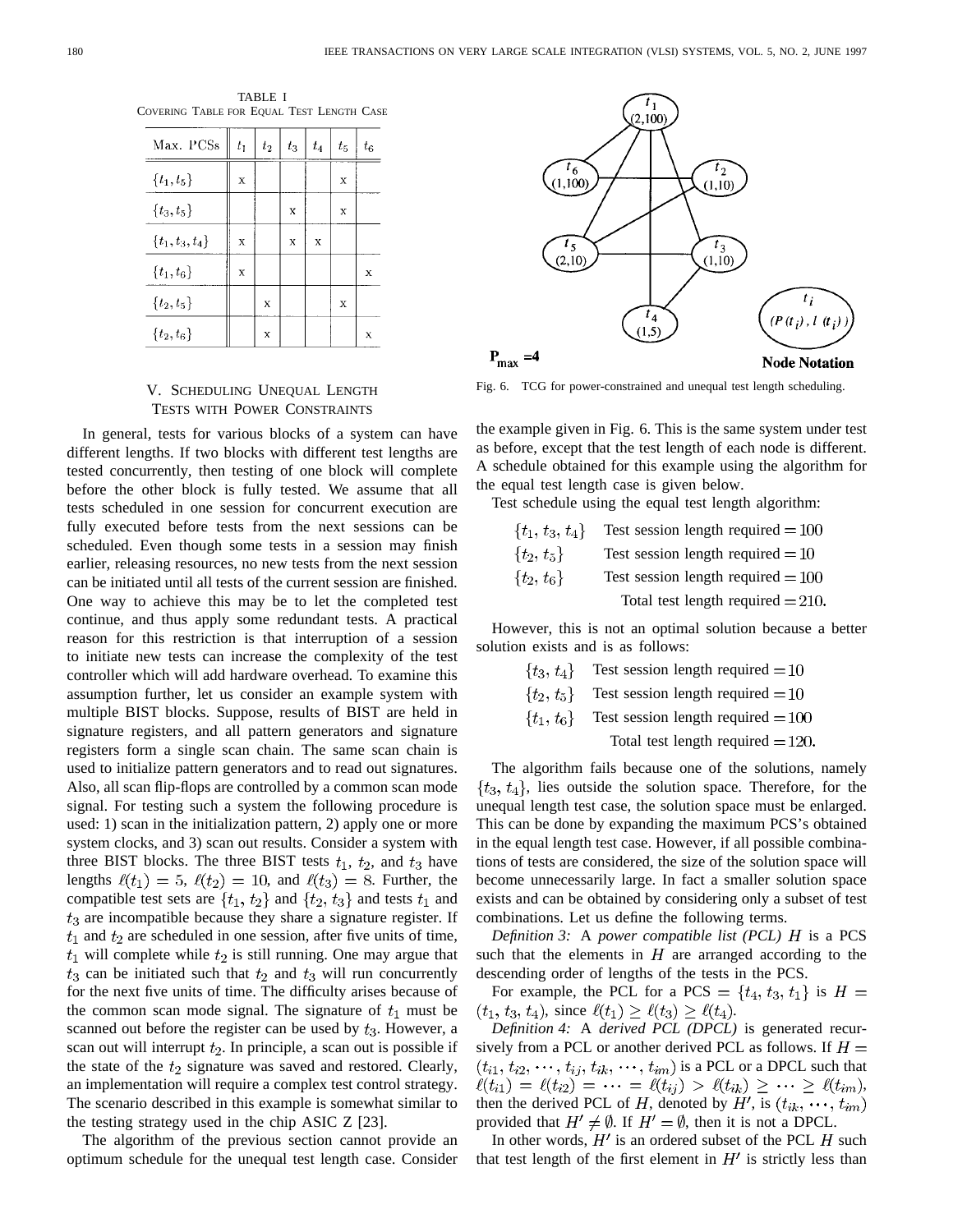the test length of the first element in  $H$ . Hence,  $H'$  contains all tests of  $H$  whose test lengths are strictly less than the first element in  $H$ .

This process of deriving the DPCL's is repeated on each newly derived DPCL until no further derivation is possible. The collection of all the DPCL's so derived and the original PCL itself constitute the set of DPCL's, or equivalently, the test sessions, to be considered in the solution space for the weighted covering table approach. For the example of Fig. 6, the DPCL's of a PCL  $H_1 = (t_1, t_3, t_4)$  are  $H'_1 = (t_3, t_4)$ and  $H''_1 = (t_4)$ . Similarly, for PCL  $H_2 = (t_1, t_3, t_5)$ , DPCL is  $H'_2 = (t_3, t_5)$ . No more DPCL can be generated since  $\ell(t_3) = \ell(t_5)$ . Therefore, the set of DPCL's for  $H_1$  consists of  $H_1$ ,  $H'_1$ , and  $H''_1$ . Similarly, the set of DPCL's for  $H_2$ consists of  $H_2$  and  $H'_2$ .

The solution space is primarily comprised of all sets of DPCL's derivable from all possible PCL's. Normally the PCL's are not disjoint. Therefore, if the DPCL's are generated from all these PCL's, repeated DPCL's are possible. It is preferable to remove multiple occurrences of the same DPCL from the solution space to reduce the size of the search space.

*Definition 5:* A *reduced DPCL (RDPCL) set* is the set of all DPCL's derivable from all possible PCL's such that each DPCL appears exactly once. In addition, if DPCL  $h_1$  =  $(t_1, t_2, \dots, t_m)$ , and DPCL  $h_2 = (t_{i1}, t_{i2}, \dots, t_{ik})$  such that  $t_{ij} \in h_1, \quad j = 1, 2, \dots, k$  and  $\ell(h_1) = \ell(h_2)$ , then  $h_2$  is removed from the RDPCL set.

An example that clarifies the above definition is as follows. Let  $h_1 = (t_a, t_b, t_c, t_d)$ ,  $h_2 = (t_a, t_b, t_c, t_d)$ , and  $h_3 =$  $(t_a, t_b, t_c)$ . In addition, let  $\ell(t_a) = \ell(t_b) = 10$ ,  $\ell(t_c) = 5$ , and  $\ell(t_d) = 2$ . The DPCL  $h_2$  is removed from RDPCL set because  $h_2 = h_1$ . Further,  $h_3$  is removed from RDPCL set because every element of  $h_3$  is in  $h_1$  and  $\ell(h_3) = \ell(h_1)$ .

The covering table technique can be used to obtain the optimum solution if DPCL's are treated like prime implicants in logic minimization. Further, we must consider the test length along with each DPCL. Hence, algorithms that obtain a minimum cost cover of a weighted covering table must be used [2], [7] [16]. The cost in this case is the test length required for each DPCL. The optimum scheduling algorithm (PCULTSA) for the unequal test length case is shown in Fig. 7. It can be proved that PCULTSA will indeed find an optimum test schedule. The proof is given in Appendix.

For the example of Fig. 6, the steps of the scheduling algorithm of Fig. 7 are as follows.

- 1) The TCG of Fig. 6 is obtained.
- 2) All possible cliques from the TCG are found as

$$
G1 = \{t_1, t_3, t_5\}
$$
  
\n
$$
G2 = \{t_1, t_3, t_4\}
$$
  
\n
$$
G3 = \{t_1, t_6\}
$$
  
\n
$$
G4 = \{t_2, t_5\}
$$
  
\n
$$
G5 = \{t_2, t_6\}.
$$

3) All possible PCL's  $(P_{\text{max}} = 4)$  are

| $(t_1, t_3), (t_1, t_5), (t_3, t_5)$ | obtained from G1 |
|--------------------------------------|------------------|
| $(t_1, t_3, t_4)$                    | obtained from G2 |

# Procedure PCULTSA ()

Obtain the test compatibility graph (TCG) from the resource graph;  $\{$ 

Obtain all cliques of the TCG;

For each clique

Derive the power compatible set (PCS) of tests;

For each PCS {

}

Obtain the power compatible list (PCL) by arranging the tests

according to the descending order of the test lengths;

Generate recursively all the derived PCLs (DPCLs);

 $\overline{\phantom{a}}$ Obtain the reduced DPCL set (RDPCL);

Apply weighted covering table procedures to the RDPCL set;

Return (the minimum cost cover); // The optimum test schedule.

Fig. 7. Power-constrained unequal length test scheduling algorithm.

| $(t_1, t_6)$ | obtained from G3  |
|--------------|-------------------|
| $(t_2, t_5)$ | obtained from G4  |
| $(t_6, t_2)$ | obtained from G5. |

4) Reduced DPCL's (RDPCL's) are

$$
(t_1, t_5), (t_5), (t_3, t_5)(t_1, t_3, t_4), (t_3, t_4), (t_4)(t_1, t_6)(t_2, t_5)(t_6, t_2).
$$

- 5) The weighted covering table is shown in Table II. The cost is the test length associated with each DPCL in the reduced set. After applying the weighted covering table minimization procedure, the optimum schedule is obtained as
	- $(t_3, t_4)$ Test session length required  $=10$
	- $(t_2, t_5)$ Test session length required  $=10$
	- $(t_1, t_6)$ Test session length required  $= 100$

Total test length required  $= 120$ .

It can be verified that this is indeed an optimum schedule for the given example. In addition, it is also noted that the equal test length case is just a special case of the unequal test length case. In the example of Fig. 6, if all tests have the same test length and the unequal test length scheduling algorithm is applied to it, then the DPCL's will not be generated since they all have the same test length as the PCL's. Consequently, the rows  $(t_3, t_4)$ ,  $(t_2)$ ,  $(t_3)$ ,  $(t_4)$ , and  $(t_5)$  will be deleted from Table II. The resulting covering table will be the same as in Table I, and hence, the optimum schedule obtained will be the same as in the equal test length case. However, the equal test length scheduling algorithm shown in Fig. 5 is still of interest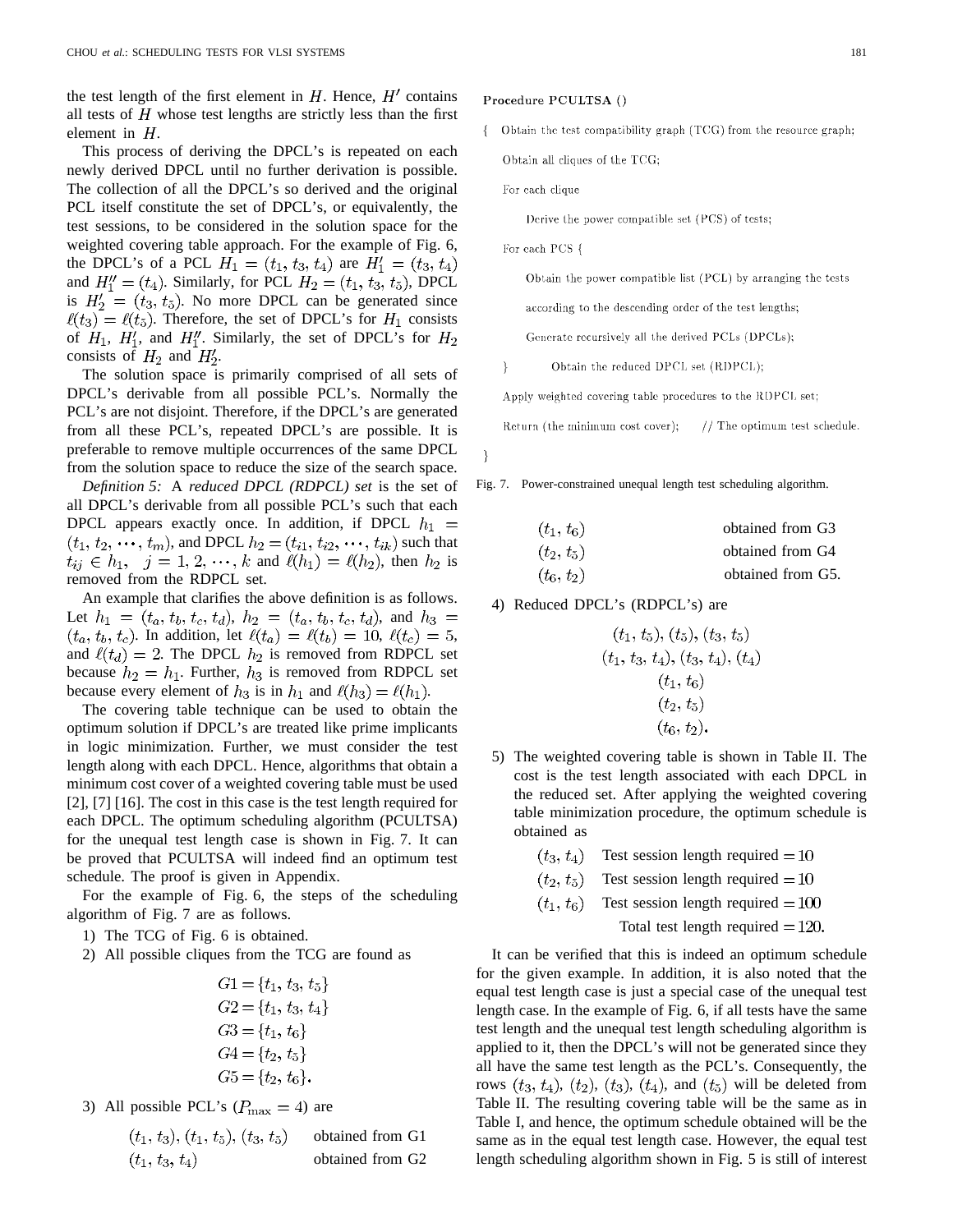TABLE II COVERING TABLE FOR UNEQUAL TEST LENGTH CASE

| <b>RDPCL</b>      | $t_1$ | $t_2$ | $\sqrt{t_3}$ | $t_4$ | $t_{5}$  | $t_6$ | Cost |
|-------------------|-------|-------|--------------|-------|----------|-------|------|
| $(t_1, t_3, t_4)$ | X     |       | X            | X     |          |       | 100  |
| $(t_1, t_5)$      | X     |       |              |       | x        |       | 100  |
| $(t_1, t_6)$      | X     |       |              |       |          | X     | 100  |
| $(t_6, t_2)$      |       | X     |              |       |          | X     | 100  |
| $(t_3, t_5)$      |       |       | X            |       | X        |       | 10   |
| $(t_2, t_5)$      |       | X     |              |       | X        |       | 10   |
| $(t_3, t_4)$      |       |       | X            | X     |          |       | 10   |
| (t <sub>5</sub> ) |       |       |              |       | $\bf{X}$ |       | 10   |
| $(t_4)$           |       |       |              | X     |          |       | 5    |

since it is simpler, and the solution space is smaller. Therefore, if the problem can be modeled as in the equal test length case, simpler scheduling algorithm presented in Section IV should be used to obtain the solution instead of the more general and complex solution presented in this section.

# VI. A CASE STUDY

VLSI devices running in BIST mode consume more power than when running in normal mode. Zorian [23] has studied the test scheduling problem for BIST devices. We will use Zorian's example of ASIC Z as a case study to illustrate the result of the scheduling algorithm presented in this paper. Fig. 8 is the block diagram of ASIC Z, which is partitioned into four RAM's, two ROM's, one Register File (RF), and three random logic blocks (RL1, RL2, and RL3). The shaded area is the network which controls BIST activities. The block marked *B-S TAP* is the boundary scan test access port. Since the power dissipations for both the BIST control network and the B-S TAP blocks are not given, they will not be considered in this example. Table III depicts the size, the active power dissipation in mW, and the test length for each block. Test lengths for blocks were not given in [23] but for this illustration, as shown in Table III, are assumed to be proportional to the sizes of blocks. They were obtained by assuming one unit test length per 100 gates. Notice that the information for RL3 is missing in the table since it was not available in the paper. The maximum power dissipation limit  $P_{\text{max}}$  is 900 mW, which is the same as used in [23].

\hskip-7pcA few additional assumptions are made. First, all blocks in Table III can be executed concurrently. Therefore, the clique in this case contains all blocks. Second, due to the fact that the idle blocks contribute very little to the total power dissipation, they are excluded to simplify the calculation without affecting the validity of the result. However, the power of the idle blocks can be incorporated into the calculation in our algorithm if they were significant for some application. After generating the PCS's and the RDSPCL's, the weighted



Fig. 8. ASIC Z partitioning and BIST control.

TABLE III ASIC Z POWER DISSIPATION AND ASSUMED TEST LENGTH

| <b>Block</b>     | Size                  | $P_{B/active}$ (mW) | Test Length |
|------------------|-----------------------|---------------------|-------------|
| RL1              | $13400$ gates         | 295                 | 134         |
| R <sub>L2</sub>  | $16000$ gates         | 352                 | 160         |
| RF               | $64 \times 17$ bits   | 95                  | 10          |
| RAM1             | $768 \times 9$ bits   | 282                 | 69          |
| RAM2             | $768 \times 8$ bits   | 241                 | 61          |
| RAM3             | $768 \times 5$ bits   | 213                 | 38          |
| RAM4             | $768 \times 3$ bits   | 96                  | 23          |
| ROM <sub>1</sub> | $1024 \times 10$ bits | 279                 | 102         |
| ROM <sub>2</sub> | $1024 \times 10$ bits | 279                 | 102         |

covering table minimization procedure is applied to obtain the result shown in (6.1). The test schedule given in [23] is shown in  $(6.2)$ . Both  $(6.1)$  and  $(6.2)$  are shown at the bottom of the next page.

The schedule obtained by our algorithm is indeed better, and it can be shown that this schedule is an optimum schedule. In Zorian's paper, however, the test scheduling also considered the minimization of hardware overhead in testing. In that approach an *ad hoc* scheduling was adopted to simultaneously test as many nearby blocks as possible. The schedule obtained from our algorithm also provides this minimum hardware overhead result since all blocks scheduled in the same test session are also close to each other, and the types of blocks in each session of our solution have similar features as those produced by the solution procedures given in [23]. Note, however, that our current approach does not consider the block adjacency constraint as was done in [23]. Therefore, in the current approach, alternative schedules exist which might schedule blocks that are physically far apart to execute concurrently. However, with an additional dimension of block adjacency constraint integrated in the cost function used for the weighted covering table minimization, optimum solutions satisfying both time and power constraints can be obtained.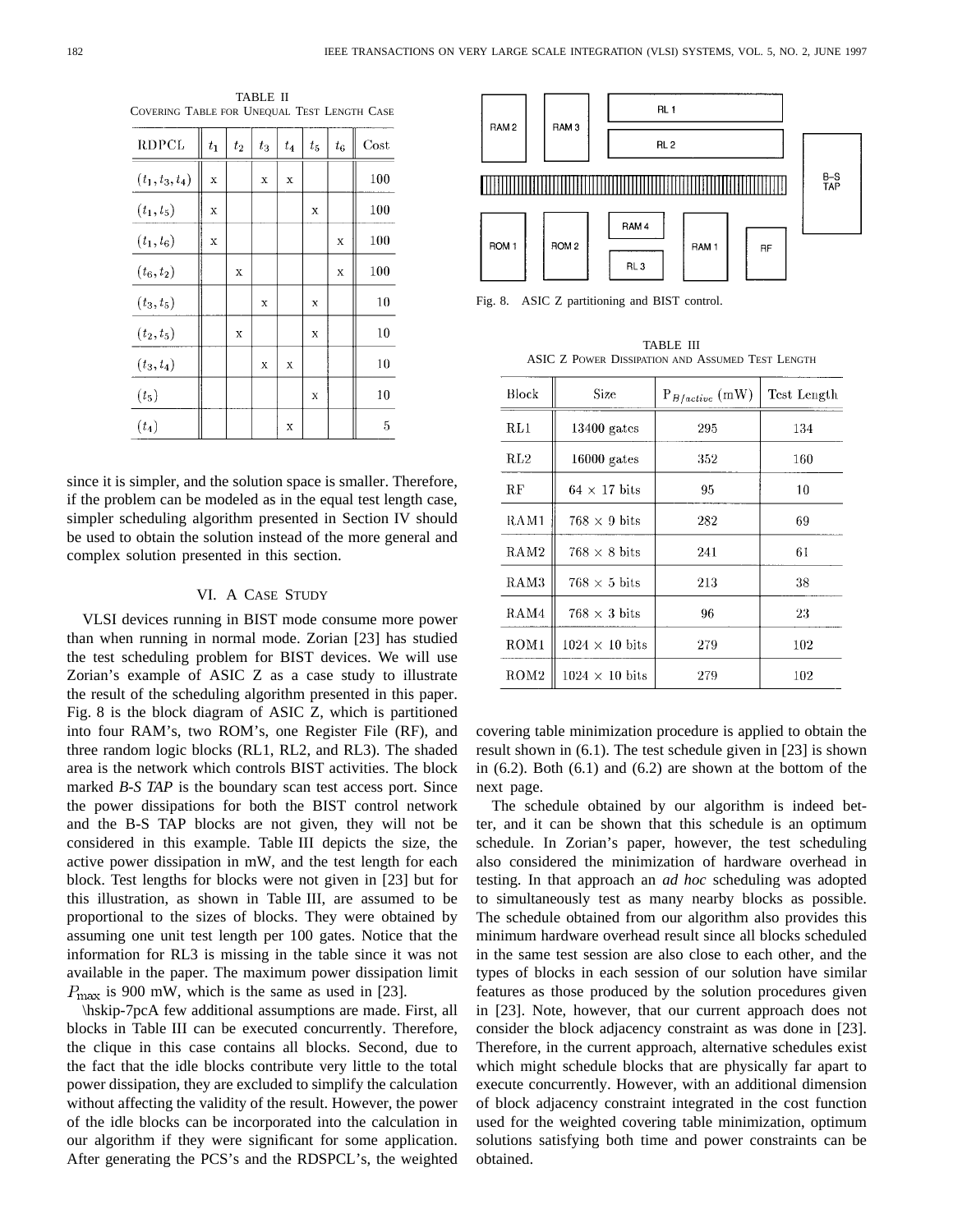# VII. DISCUSSION AND CONCLUSION

This paper defines and formulates the power-constrained test scheduling problem. The objective is to minimize the total test length or, equivalently, the total test time, subject to the power constraints which may be imposed by a particular device technology. Four possible cases combining equal/unequal power consumption and equal/unequal test lengths are identified. These four cases are generalized into two categories: a) equal length tests under power constraints and b) unequal length tests under power constraints. The algorithmic solution is based on reducing the search space, and hence, the complexity of finding the minimum test length is reduced.

In this work, each test session is assumed to have a fixed power dissipation which is the worst case dissipation of that session. In reality, power dissipation varies as test vectors are applied within a test session. Therefore, the maximum constant power dissipation assumption is pessimistic. A better test schedule could be found if power consumption was considered a function of time. This requires a more detailed analysis of the system either by simulation or by measurement of the power dissipation as tests are applied. If two tests are compatible, and have their peak powers occurring at different times, then they can be scheduled in the same test session even when the sum of their peak powers is greater than the maximum power limit. Consequently, better test schedules could be possible. In addition, a test session could allow multiple short compatible tests to be scheduled in sequence to have their power consumptions strategically skewed. Thus, two tests running in series can be scheduled in parallel with other longer tests to shorten the overall test time. Such cases are not considered in this paper.

This work considers the solution to the test scheduling problem based on a theoretical analysis. From implementation point of view, several parts of the test scheduling algorithm, namely, the identification of all cliques in a graph and the covering table minimization technique, belong to the class of NP-complete problems. Therefore, heuristic-driven algorithms must be employed to obtain practical and near-optimal solutions [10], [15], [19], [20]. Methods such as integer linear programming (ILP) and heuristic approaches to the clique identification and the covering table minimization technique are well studied and can be found in the literature. We believe

 $\{$ 

that a suitable practical algorithm for the test scheduling problem can be implemented by considering the published heuristic-driven algorithms with variations.

The concept presented in this paper not only applies to IC level, but can also be extended hierarchically to board and system levels. The constraints in these cases would be different, of course. However, the general concept remains the same. As long as these components are to be tested under certain set of constraints imposed by the technology, the approach presented in this paper may be applied to solve the problem.

### **APPENDIX**

*Theorem:* The test schedule obtained by PCULTSA is an optimum test schedule.

*Proof:* It is known that the weighted covering table technique can provide an optimum cover solution [16]. For example, the last step of Quine–McCluskey logic minimization algorithm uses the weighted covering table technique to find the optimum set of prime implicants of a logic function if the set of prime implicants (solution space) to be searched is complete. Therefore, it is only necessary to prove that PCULTSA can provide an adequate solution space for the covering table procedure. In other words, the optimum solution must be contained in the solution space provided by PCULTSA.

Let  $t_i$ ,  $t_j$ ,  $t_k$  be three separate tests,  $i \neq j \neq k$ . Let  $s_m$  and  $s_n$  be PCS's corresponding to the PCL's or DPCL's,  $m \neq n$ . And let  $s_m = \{t_i, t_j\}$ ,  $s_n = \{t_i, t_k\}$ . There are two cases to consider.

*Case 1:*  $\ell(t_i) = \ell(t_j)$ . In this case,  $\ell(s_m) = \ell(t_i) = \ell(t_j)$ , and  $\ell(s_n) = \max{\{\ell(t_i), \ell(t_k)\}}$ . If  $s_m$  is split into different test sessions such that  $t_i$  is executed in  $s_n$ , the total test length L required to execute the tests  $t_i$ ,  $t_j$ , and  $t_k$  is

$$
L = \ell(s_n) + \ell(t_j)
$$
  
= max { $\ell(t_i)$ ,  $\ell(t_k)$ } +  $\ell(t_j)$   
 $\ge \ell(t_i) + \ell(t_j)$   
=  $\ell(t_i) + \ell(s_m)$   
=  $\ell(s_m) + \ell(t_j)$  (since  $\ell(t_i) = \ell(t_j) = \ell(s_m)$ ).

If  $\ell(t_i) = \ell(t_i)$ , running  $t_i$  and  $t_j$  in different test sessions does not provide a better schedule than running them together in the

| RAM1, RAM3, RAM4, RF } | Test session length required $=69$   |       |
|------------------------|--------------------------------------|-------|
| RL1, RL2 $\}$          | Test session length required $= 160$ |       |
| ROM1, ROM2, RAM2 }     | Test session length required $= 102$ |       |
|                        | Total test length required $= 331$ . |       |
| ${RAM1, RAM4, RF}$     | Test session length required $=69$   |       |
| $\{RL1, RL2\}$         | Test session length required $=160$  |       |
| ${RAM2, RAM3}$         | Test session length required $=61$   | (6.2) |
| $\{ROM1, ROM2\}$       | Test session length required $=102$  |       |
|                        | Total test length required $=$ 392.  |       |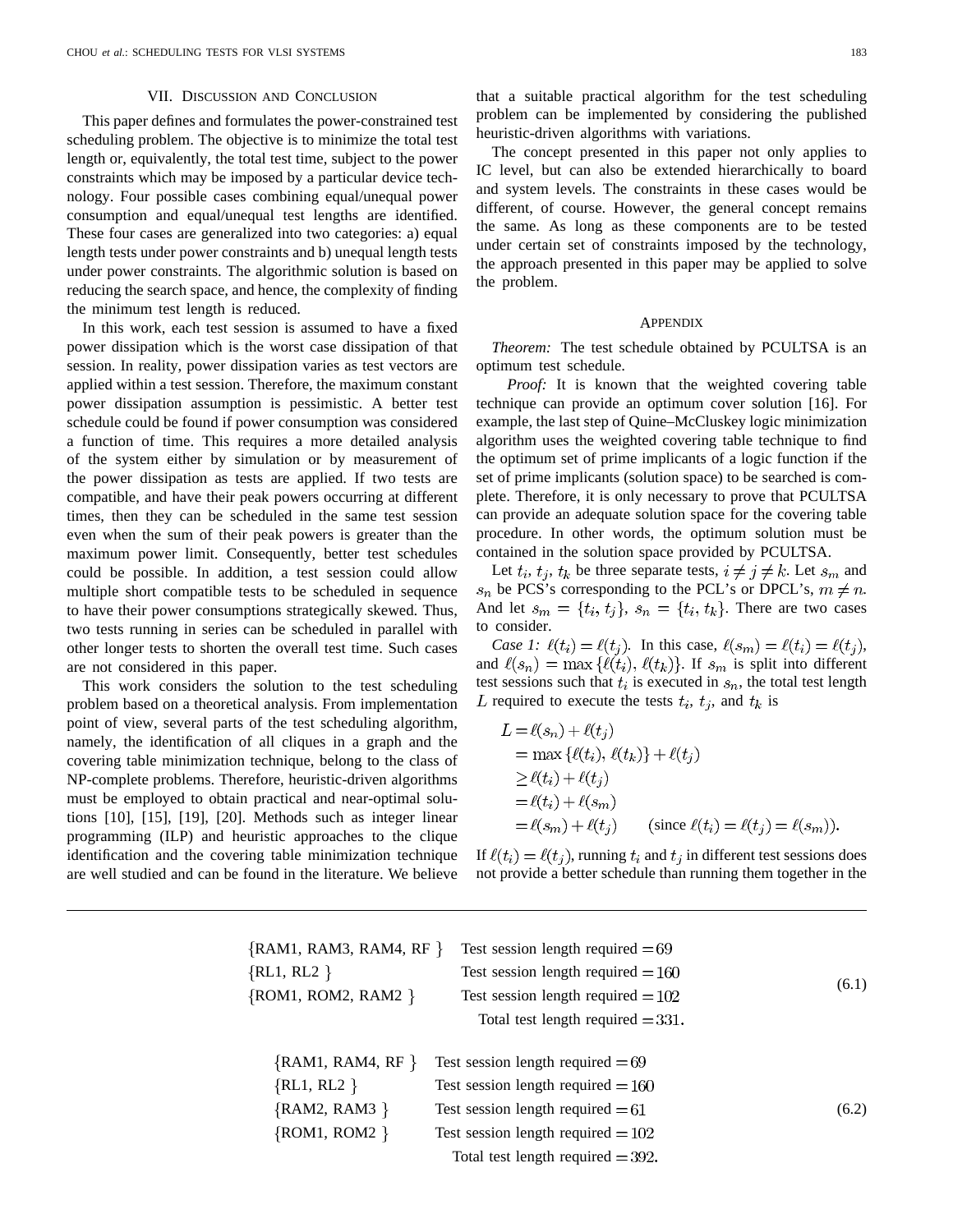same test session. Therefore, the solution space for search in the covering table procedure need not include these tests or test sessions for obtaining an optimum schedule.

Similar reason holds for the following three cases:

a) 
$$
s_{m1} = \{t_i, s_j\}, t_i \notin s_j, \ell(t_i) = \ell(s_j)
$$
  
\nb)  $s_{m2} = \{s_i, t_j\}, t_j \notin s_i, \ell(s_i) = \ell(t_j)$   
\nc)  $s_{m3} = \{s_i, s_j\}, s_i \cap s_j = \phi, \ell(s_i) = \ell(s_j).$ 

In these three cases, test  $t_i$  or test session  $s_i$  may be kept in the same session as test  $t_j$  or test session  $s_j$ .

*Case 2:*  $\ell(t_i) > \ell(t_j)$ . In this case,  $\ell(t_j) < \ell(t_i, t_j)$  =  $\ell(s_m)$ . If  $s_m$  is split into different test sessions such that  $t_i$ is executed in  $s_n$ , the total test length L required to execute tests  $t_i$ ,  $t_j$ , and  $t_k$  is

$$
L = \ell(s_n) + \ell(t_j)
$$
  
= max{ $\ell(t_i)$ ,  $\ell(t_k)$ } +  $\ell(t_j)$ .

If  $\ell(t_i) \leq \ell(t_k)$ , then

$$
L = \ell(t_k) + \ell(t_j) < \ell(t_k) + \ell(s_m)
$$
\n(since  $\ell(t_j) < \ell(s_m)$ ).

If  $\ell(t_i) > \ell(t_k)$ , then

$$
L = \ell(t_i) + \ell(t_j) < \ell(t_k) + \ell(s_m)
$$
\n(since  $\ell(t_k) < \ell(t_i)$  and  $\ell(t_j) < \ell(s_m)$ ).

Hence, if  $\ell(t_i) = \ell(t_j)$ , splitting  $t_i$  and  $t_j$  into two different test sessions can potentially provide a better solution than executing both  $t_i$  and  $t_j$  together in the same test session  $s_m$ . Similar reason holds for the following three cases:

a) 
$$
s_{m1} = \{t_i, s_j\},
$$
  $t_i \notin s_j,$   $\ell(t_i) > \ell(s_j)$   
b)  $s_{m2} = \{s_i, t_j\},$   $t_j \notin s_i,$   $\ell(s_i) > \ell(t_j)$   
c)  $s_{m3} = \{s_i, s_j\},$   $s_i \cap s_j = \phi,$   $\ell(s_i) > \ell(s_j).$ 

In these three cases, considering test  $t_i$  or test session  $s_i$  in a different test session than test  $t_j$  or test session  $s_j$  can potentially provide a better solution. Hence, these sessions must be included in the solution space for search in the covering table procedure to provide the optimum schedule.

To provide the adequate solution space for the covering table procedure, all PCS's are considered in PCULTSA. In addition, all necessary DPCL's are generated from each PCL (ordered PCS) using the procedures conforming to the above two cases. Note that it is not essential to order PCS's into PCL's as provided in PCULTSA. Ordering PCS's just provides an easier way of identifying and generating DPCL's (test sessions) as described in the above two cases. Therefore, the procedures provided in PCULTSA will generate all necessary test sessions to be considered in the selections of optimum schedule by the covering table technique. Hence, PCULTSA provides an optimum solution.  $\Box$ 

### ACKNOWLEDGMENT

The authors would like to thank Prof. C. R. Kime of the University of Wisconsin-Madison for many helpful suggestions.

### **REFERENCES**

- [1] M. Abadir and M. A. Breuer, "Constructing optimal test schedules for VLSI circuits having built-in test hardware," in *Proc. Int. Symp. Fault-Tolerant Comp.,* June 1985, pp. 165–170.
- [2] R. Batni, J. Russell, and C. R. Kime, "An efficient algorithm for finding an irredundant set cover," *J. ACM,* vol. 21, no. 3, pp. 351–355, July 1974.
- [3] L. Benini, M. Favalli, P. Olivo, and B. Riccò, "A novel approach to costeffective estimate of power dissipationin CMOS ICs," in *Proc. European Conf. Design Automation,* Feb. 1993, pp. 354–360.
- [4] R. M. Chou, K. K. Saluja, and V. D. Agrawal, "Power constraint scheduling of tests," in *Proc. 7th Int. Conf. VLSI Design,* Jan. 1994, pp. 271–274.
- [5] C. Craig, C. R. Kime, and K. K. Saluja, "Test scheduling and control for VLSI built-in self-test," *IEEE Trans. Comput.,* vol. 37, pp. 1099–1109, Sept. 1988.
- [6] S. Devadas, K. Keutzer, and J. White, "Estimation of power dissipation in CMOS combinational circuits using Boolean function manipulation," *IEEE Trans. Computer-Aided Design,* vol. 11, pp. 373–383, Mar. 1992.
- [7] D. L. Dietmeyer, *Logic Design of Digital Systems,* 2nd ed. Boston, MA: Allyn and Bacon, 1979.
- [8] F. Dresig, P. Lanchès, O. Rettig, and U. Baitinger, "Simulation and reduction of cmos power dissipation at logic level," in *Proc. European Conf. Design Automation,* Feb. 1993, pp. 341–346.
- [9] M. Gonzales, "Deterministic processor scheduling," *ACM Comput. Surv.,* vol. 9, no. 3, pp. 173–204, Sept. 1977.
- [10] F. Harary, *Graph Theory.* Reading, MA: Addison-Wesley, 1969.
- [11] N. Jarwala, C. Yau, P. Stiling, and E. Tammaru, "A framework for boundary-scan based system test and diagnosis," in *Proc. Int. Test Conf.,* Sept. 1992, pp. 993–998.
- [12] W. B. Jone, C. Papachristou, and M. Pereira, "A scheme for overlaying concurrent testing of VLSI circuits," in *Proc. Design Automation Conf.,* June 1989, pp. 531–536.
- [13] C. R. Kime and K. K. Saluja, "Test scheduling in testable VLSI circuits," in *Proc. Int. Symp. Fault-Tolerant Comput.,* June 1982, pp. 406–412.
- [14] Z. Kohavi, *Switching and Finite Automata Theory,* 2nd ed. New York: McGraw-Hill, 1978.
- [15] A. Krasniewski and A. Albicki, "Automatic design of exhaustively selftesting chips with BILBO modules," in *Proc. Int. Test Conf.,* Nov. 1985, pp. 362–371.
- [16] E. J. McCluskey, *Introduction to the Theory of Switching Circuits.* New York: McGraw-Hill, 1965.
- [17] J. P. Roth, "Computer solutions to minimum cover problems," *Operations Research*, vol. 17, no. 3, pp. 455–465, May/June 1969.
- [18] K. K. Saluja, C. R. Kime, and C. Craig, "Design of control for scheduling tests in testable VLSI circuits," Dep. Elec. Comput. Eng., Univ. Newcastle, New South Wales, Australia, Tech. Rep. EE8540, Sept. 1985.
- [19] A. Shneider, "Classification analysis of heuristic algorithms for graph coloring," *Cybernet.*, vol. 20, pp. 484–492, July/Aug. 1984.
- [20] M. N. Swamy and K. Thulasiraman, *Graphs, Networks, and Algorithms.* New York: Wiley, 1981.
- [21] R. E. Tulloss and C. Yau, "BIST and boundary-scan for board level test: Test program pseudocode," in *Proc. European Test Conf.,* Apr. 1989, pp. 106–111.
- [22] P. Vanoostende, P. Six, and H. De Man, "Priti: Estimation of maximal currents and current derivatives in complex cmos circuits using activity waveforms," in *Proc. European Conf. Design Automation,* Feb. 1993, pp. 347–353.
- [23]  $\hat{Y}$ . Zorian, "A distributed BIST control scheme for complex VLSI devices," in *Proc. 11th IEEE VLSI Test Symp.,* Apr. 1993, pp. 4–9.



**Richard M. Chou** received the B.S. degree in electrical engineering and computer science from the University of California, Berkeley, and the M.S. degree in electrical and computer engineering from the University of Wisconsin, Madison. Currently, he is working toward the Ph.D. degree in electrical and computer engineering at the University of Wisconsin-Madison.

From 1985 to 1988, he was a Member of the Technical Staff with Hewlett-Packard, Fort Collins, CO. His research interests include design and syn-

thesis of testable VLSI circuits and systems, test generation, and computer architecture.